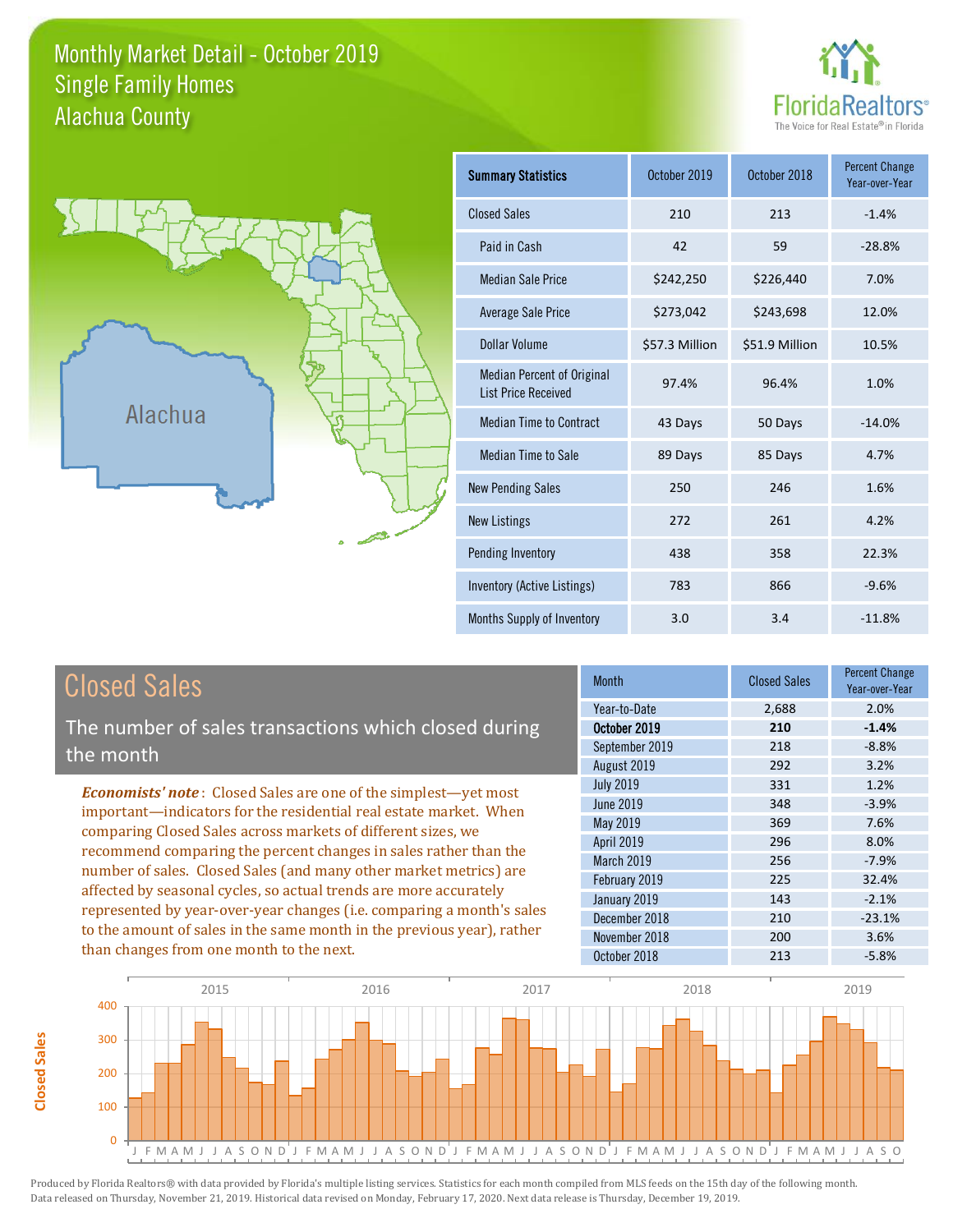

#### $$100,000 - $149,999$  23 -14.8% Sale Price Closed Sales Percent Change Year-over-Year Less than \$50,000 1 100.0%  $$50.000 - $99.999$  7 -46.2% \$150,000 - \$199,999 29 -37.0% \$200,000 - \$249,999 45 15.4% \$400,000 - \$599,999 22 22.2% \$600,000 - \$999,999 9 350.0% *Economists' note:* Closed Sales are one of the simplest—yet most important—indicators for the residential real estate market. When comparing Closed Sales across markets of different sizes, we recommend comparing the percent changes in sales rather than the number of sales. Closed Sales (and many other market metrics) are affected by seasonal cycles, so actual trends are more accurately represented by year-over-year changes (i.e. comparing a month's sales to the amount of sales in the same month in the previous year), rather than changes from one month to the next. \$1,000,000 or more 0 0 N/A \$250,000 - \$299,999 44 18.9%  $$300,000 - $399,999$  27 -6.9% October 2018 **October 2019** Closed Sales by Sale Price The number of sales transactions which closed during the month



## Median Time to Contract by Sale Price The median number of days between the listing date and contract date for all Closed Sales during the month

*Economists' note* : Like Time to Sale, Time to Contract is a measure of the length of the home selling process calculated for sales which closed during the month. The difference is that Time to Contract measures the number of days between the initial listing of a property and the signing of the contract which eventually led to the closing of the sale. When the gap between Median Time to Contract and Median Time to Sale grows, it is usually a sign of longer closing times and/or declining numbers of cash sales.

| <b>Sale Price</b>     | Median Time to<br>Contract | <b>Percent Change</b><br>Year-over-Year |
|-----------------------|----------------------------|-----------------------------------------|
| Less than \$50,000    | 4 Days                     | $-50.0%$                                |
| $$50,000 - $99,999$   | 15 Days                    | $-84.5%$                                |
| $$100,000 - $149,999$ | 22 Days                    | $-55.1%$                                |
| $$150,000 - $199,999$ | 39 Days                    | $-9.3%$                                 |
| \$200,000 - \$249,999 | 28 Days                    | $-44.0%$                                |
| \$250,000 - \$299,999 | 48 Days                    | 9.1%                                    |
| \$300,000 - \$399,999 | 93 Days                    | 52.5%                                   |
| \$400,000 - \$599,999 | 79 Days                    | 51.9%                                   |
| \$600,000 - \$999,999 | 58 Days                    | $-13.4%$                                |
| \$1,000,000 or more   | (No Sales)                 | N/A                                     |



**Closed Sales**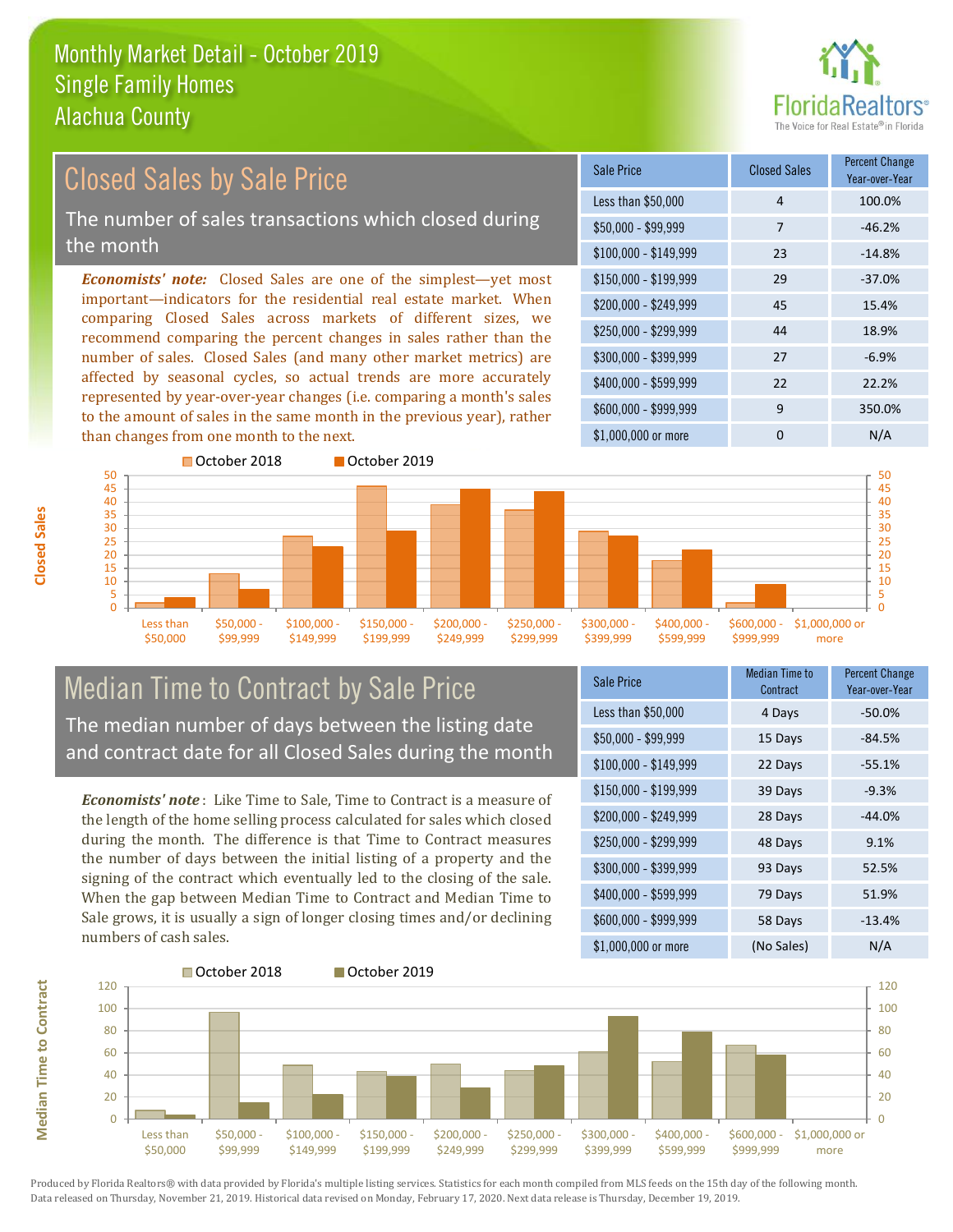

#### New Listings by Initial Listing Price The number of properties put onto the market during the month

*Economists' note:* New Listings tend to rise in delayed response to increasing prices, so they are often seen as a lagging indicator of market health. As prices rise, potential sellers raise their estimations of value—and in the most recent cycle, rising prices have freed up many potential sellers who were previously underwater on their mortgages. Note that in our calculations, we take care to not include properties that were recently taken off the market and quickly relisted, since these are not really *new* listings.

| <b>Initial Listing Price</b> | <b>New Listings</b> | <b>Percent Change</b><br>Year-over-Year |
|------------------------------|---------------------|-----------------------------------------|
| Less than \$50,000           | $\overline{2}$      | $-60.0%$                                |
| $$50,000 - $99,999$          | 7                   | $-12.5%$                                |
| $$100,000 - $149,999$        | 23                  | 0.0%                                    |
| $$150,000 - $199,999$        | 50                  | 11.1%                                   |
| \$200,000 - \$249,999        | 42                  | $-6.7%$                                 |
| $$250,000 - $299,999$        | 53                  | 35.9%                                   |
| \$300,000 - \$399,999        | 51                  | $-1.9%$                                 |
| \$400,000 - \$599,999        | 31                  | $-6.1%$                                 |
| \$600,000 - \$999,999        | 10                  | 42.9%                                   |
| $$1,000,000$ or more         | 3                   | $-25.0%$                                |





\$400,000 - \$599,999

\$600,000 - \$999,999 \$1,000,000 or more

| Inventory by Current Listing Price                   |
|------------------------------------------------------|
| The number of property listings active at the end of |
| the month                                            |

*Economists' note* : There are a number of ways to define and calculate Inventory. Our method is to simply count the number of active listings on the last day of the month, and hold this number to compare with the same month the following year. Inventory rises when New Listings are outpacing the number of listings that go off-market (regardless of whether they actually sell). Likewise, it falls when New Listings aren't keeping up with the rate at which homes are going off-market.

| <b>Current Listing Price</b> | Inventory | <b>Percent Change</b><br>Year-over-Year |
|------------------------------|-----------|-----------------------------------------|
| Less than \$50,000           | 7         | $-22.2%$                                |
| $$50,000 - $99,999$          | 19        | $-51.3%$                                |
| $$100,000 - $149,999$        | 50        | $-32.4%$                                |
| $$150,000 - $199,999$        | 89        | $-19.1%$                                |
| \$200,000 - \$249,999        | 95        | $-35.4%$                                |
| \$250,000 - \$299,999        | 119       | $-6.3%$                                 |
| \$300,000 - \$399,999        | 187       | 27.2%                                   |
| \$400,000 - \$599,999        | 130       | 4.0%                                    |
| \$600,000 - \$999,999        | 67        | 8.1%                                    |
| \$1,000,000 or more          | 20        | $-23.1%$                                |



Produced by Florida Realtors® with data provided by Florida's multiple listing services. Statistics for each month compiled from MLS feeds on the 15th day of the following month. Data released on Thursday, November 21, 2019. Historical data revised on Monday, February 17, 2020. Next data release is Thursday, December 19, 2019.

**Inventory**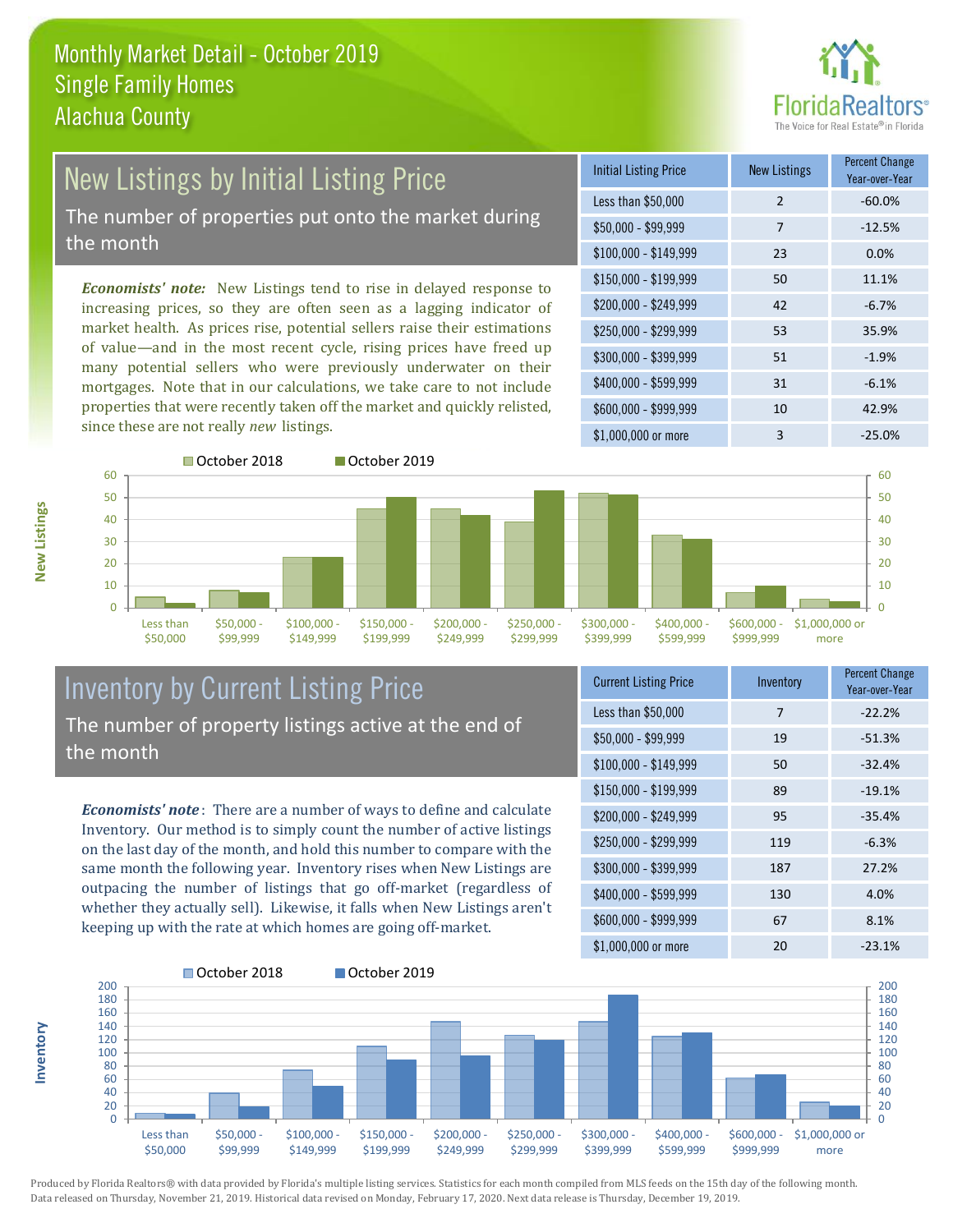#### Monthly Distressed Market - October 2019 Alachua County Single Family Homes



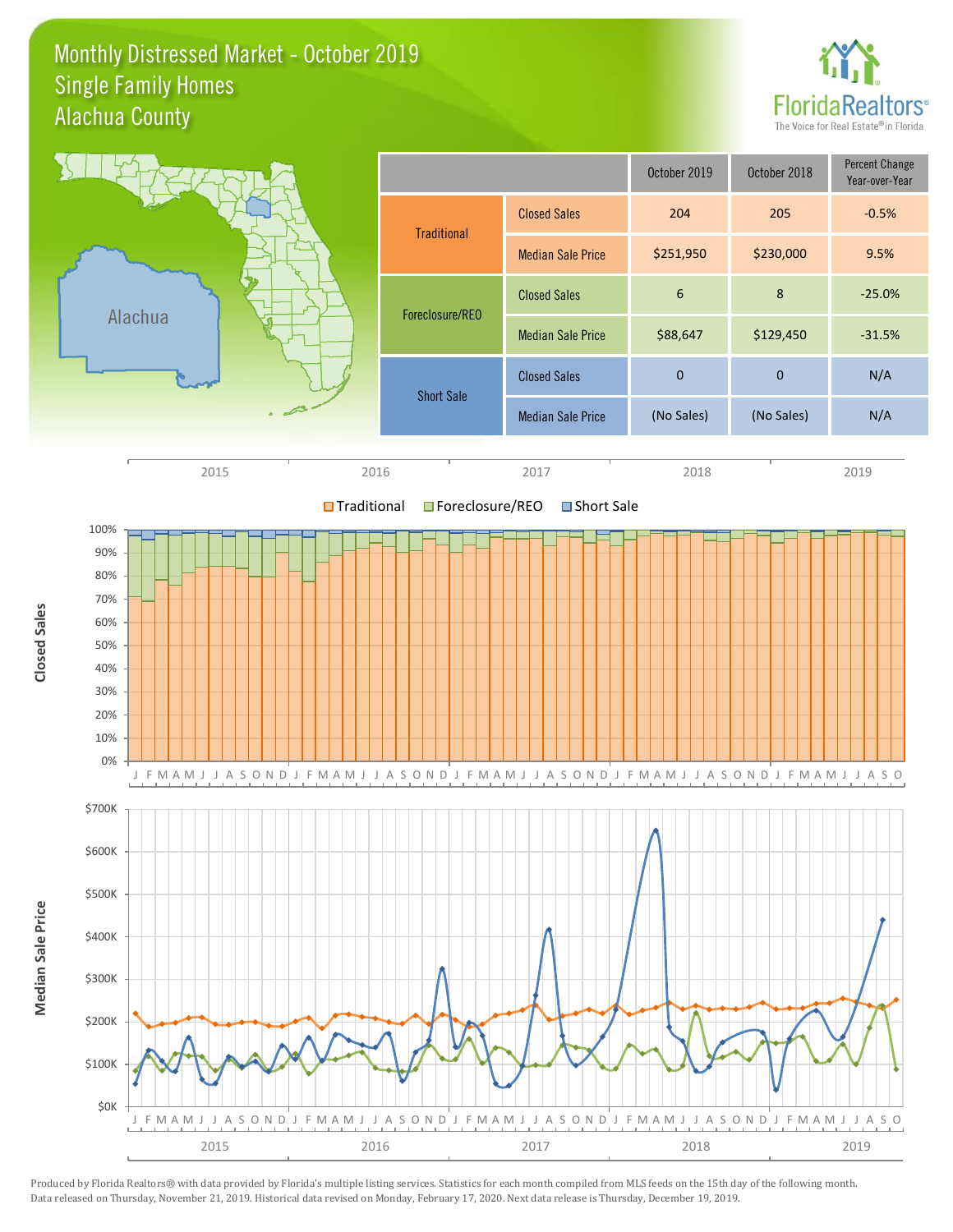Monthly Market Detail - October 2019 Alachua County Townhouses and Condos





| <b>Summary Statistics</b>                                       | October 2019  | October 2018  | <b>Percent Change</b><br>Year-over-Year |
|-----------------------------------------------------------------|---------------|---------------|-----------------------------------------|
| <b>Closed Sales</b>                                             | 48            | 58            | $-17.2%$                                |
| Paid in Cash                                                    | 25            | 33            | $-24.2%$                                |
| <b>Median Sale Price</b>                                        | \$128,500     | \$119,950     | 7.1%                                    |
| <b>Average Sale Price</b>                                       | \$133,382     | \$122,891     | 8.5%                                    |
| Dollar Volume                                                   | \$6.4 Million | \$7.1 Million | $-10.2%$                                |
| <b>Median Percent of Original</b><br><b>List Price Received</b> | 97.4%         | 95.2%         | 2.3%                                    |
| <b>Median Time to Contract</b>                                  | 20 Days       | 40 Days       | $-50.0%$                                |
| <b>Median Time to Sale</b>                                      | 50 Days       | 63 Days       | $-20.6%$                                |
| <b>New Pending Sales</b>                                        | 63            | 55            | 14.5%                                   |
| <b>New Listings</b>                                             | 51            | 68            | $-25.0%$                                |
| <b>Pending Inventory</b>                                        | 79            | 49            | 61.2%                                   |
| Inventory (Active Listings)                                     | 99            | 152           | $-34.9%$                                |
| <b>Months Supply of Inventory</b>                               | 1.4           | 2.0           | $-30.0%$                                |

| <b>Closed Sales</b> |
|---------------------|
|---------------------|

The number of sales transactions which closed during the month

*Economists' note* : Closed Sales are one of the simplest—yet most important—indicators for the residential real estate market. When comparing Closed Sales across markets of different sizes, we recommend comparing the percent changes in sales rather than the number of sales. Closed Sales (and many other market metrics) are affected by seasonal cycles, so actual trends are more accurately represented by year-over-year changes (i.e. comparing a month's sales to the amount of sales in the same month in the previous year), rather than changes from one month to the next.

| <b>Month</b>      | <b>Closed Sales</b> | <b>Percent Change</b><br>Year-over-Year |
|-------------------|---------------------|-----------------------------------------|
| Year-to-Date      | 744                 | $-7.0%$                                 |
| October 2019      | 48                  | $-17.2%$                                |
| September 2019    | 50                  | 0.0%                                    |
| August 2019       | 95                  | 23.4%                                   |
| <b>July 2019</b>  | 89                  | $-23.9%$                                |
| <b>June 2019</b>  | 98                  | $-11.7%$                                |
| May 2019          | 104                 | $-2.8%$                                 |
| <b>April 2019</b> | 93                  | 5.7%                                    |
| March 2019        | 68                  | $-16.0%$                                |
| February 2019     | 58                  | 0.0%                                    |
| January 2019      | 41                  | $-22.6%$                                |
| December 2018     | 54                  | 10.2%                                   |
| November 2018     | 47                  | $-17.5%$                                |
| October 2018      | 58                  | 13.7%                                   |

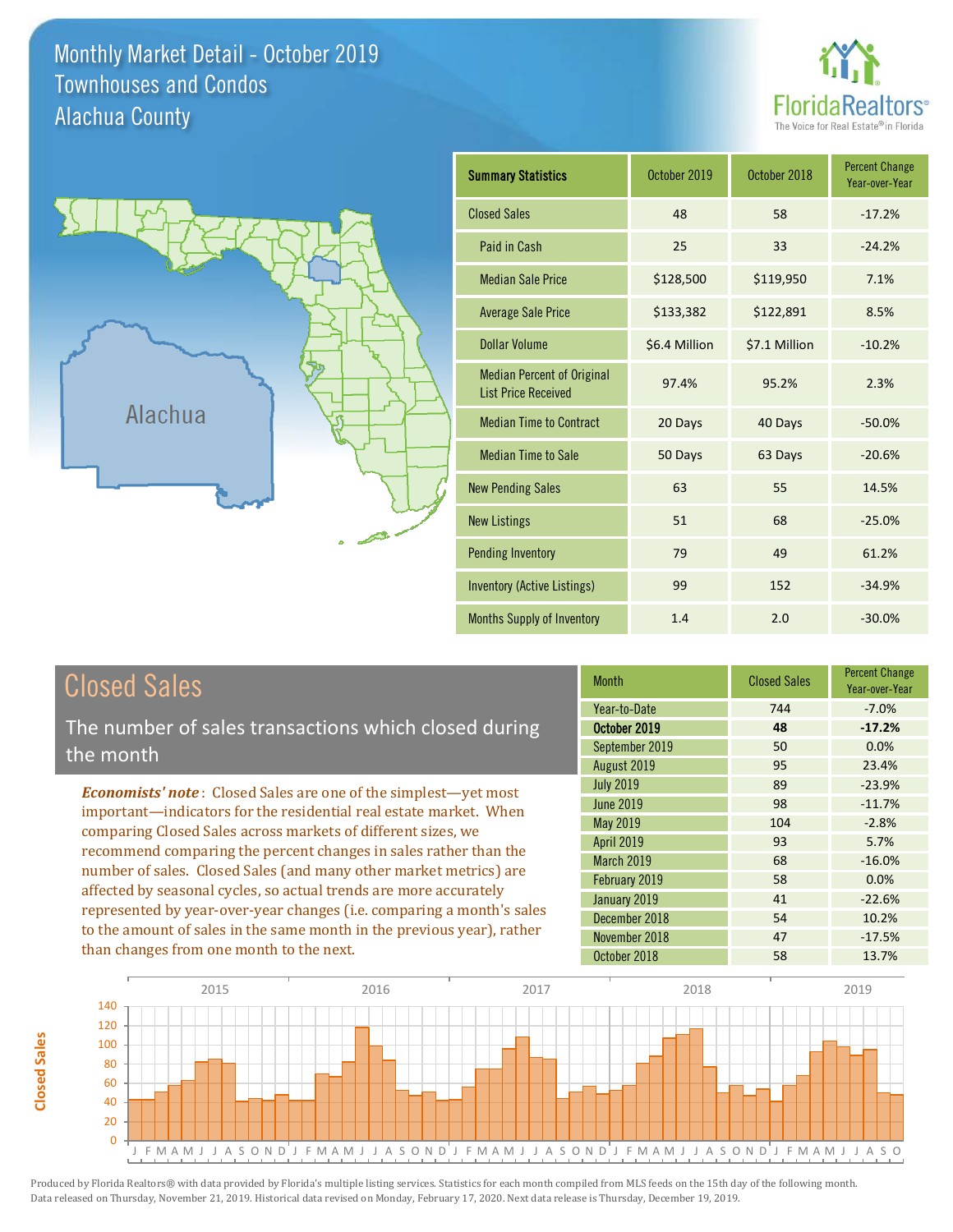

Year-over-Year

#### Sale Price Closed Sales Percent Change *Economists' note:* Closed Sales are one of the simplest—yet most important—indicators for the residential real estate market. When comparing Closed Sales across markets of different sizes, we recommend comparing the percent changes in sales rather than the number of sales. Closed Sales (and many other market metrics) are Closed Sales by Sale Price The number of sales transactions which closed during the month

affected by seasonal cycles, so actual trends are more accurately represented by year-over-year changes (i.e. comparing a month's sales to the amount of sales in the same month in the previous year), rather than changes from one month to the next.





### Median Time to Contract by Sale Price The median number of days between the listing date and contract date for all Closed Sales during the month

*Economists' note* : Like Time to Sale, Time to Contract is a measure of the length of the home selling process calculated for sales which closed during the month. The difference is that Time to Contract measures the number of days between the initial listing of a property and the signing of the contract which eventually led to the closing of the sale. When the gap between Median Time to Contract and Median Time to Sale grows, it is usually a sign of longer closing times and/or declining numbers of cash sales.

| <b>Sale Price</b>     | Median Time to<br>Contract | <b>Percent Change</b><br>Year-over-Year |
|-----------------------|----------------------------|-----------------------------------------|
| Less than \$50,000    | 135 Days                   | 13.4%                                   |
| $$50,000 - $99,999$   | 26 Days                    | $-27.8%$                                |
| $$100,000 - $149,999$ | 7 Days                     | $-78.1%$                                |
| $$150,000 - $199,999$ | 22 Days                    | $-65.1%$                                |
| \$200,000 - \$249,999 | 15 Days                    | $-78.3%$                                |
| \$250,000 - \$299,999 | 182 Days                   | N/A                                     |
| \$300,000 - \$399,999 | (No Sales)                 | N/A                                     |
| $$400,000 - $599,999$ | (No Sales)                 | N/A                                     |
| \$600,000 - \$999,999 | (No Sales)                 | N/A                                     |
| \$1,000,000 or more   | (No Sales)                 | N/A                                     |



Produced by Florida Realtors® with data provided by Florida's multiple listing services. Statistics for each month compiled from MLS feeds on the 15th day of the following month. Data released on Thursday, November 21, 2019. Historical data revised on Monday, February 17, 2020. Next data release is Thursday, December 19, 2019.

**Median Time to Contract**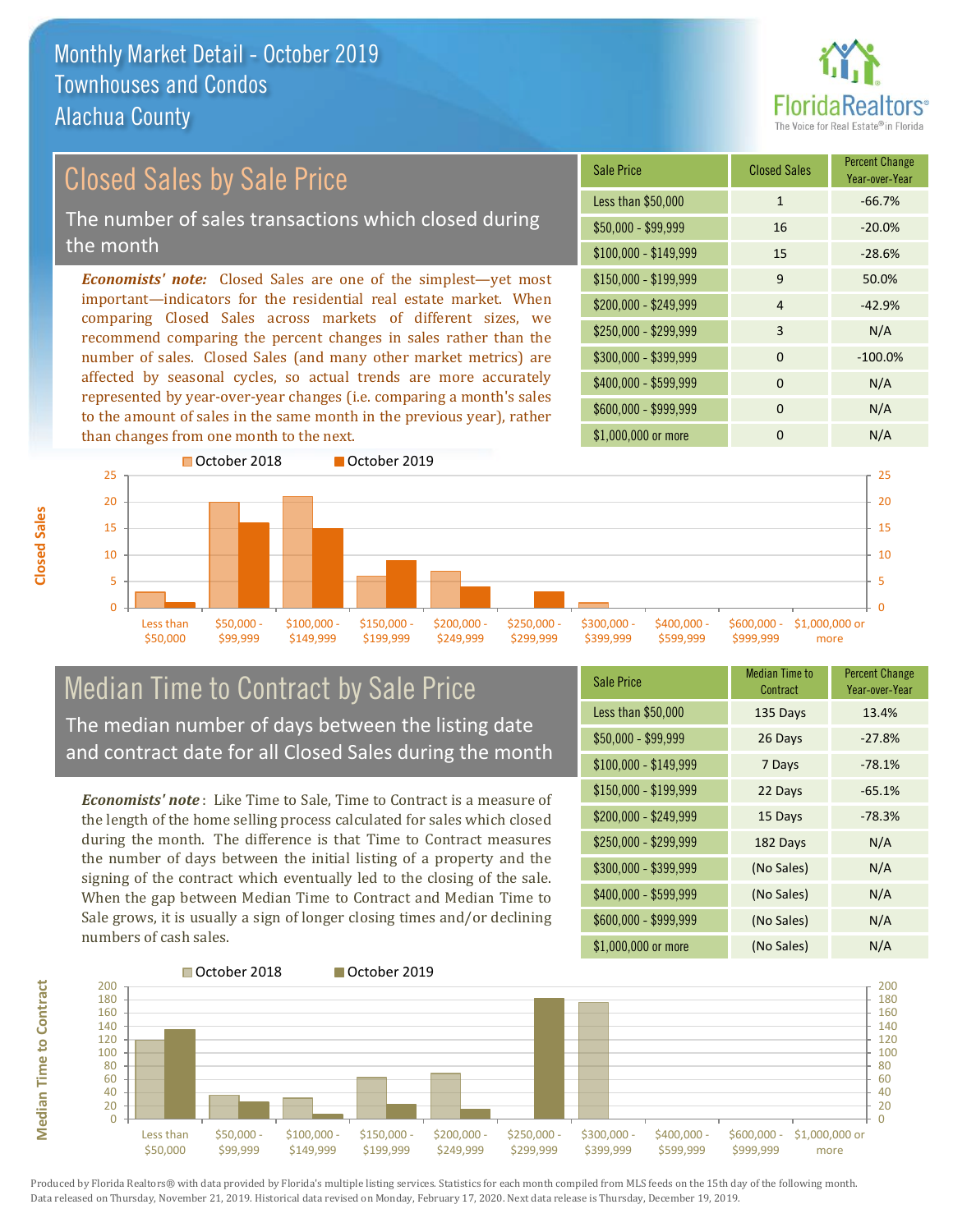

# New Listings by Initial Listing Price

The number of properties put onto the market during the month

*Economists' note:* New Listings tend to rise in delayed response to increasing prices, so they are often seen as a lagging indicator of market health. As prices rise, potential sellers raise their estimations of value—and in the most recent cycle, rising prices have freed up many potential sellers who were previously underwater on their mortgages. Note that in our calculations, we take care to not include properties that were recently taken off the market and quickly relisted, since these are not really *new* listings.

| <b>Initial Listing Price</b> | <b>New Listings</b> | <b>Percent Change</b><br>Year-over-Year |
|------------------------------|---------------------|-----------------------------------------|
| Less than \$50,000           | $\mathbf{1}$        | $-88.9%$                                |
| $$50,000 - $99,999$          | 17                  | $-19.0%$                                |
| $$100,000 - $149,999$        | 19                  | 5.6%                                    |
| $$150,000 - $199,999$        | $\overline{4}$      | $-55.6%$                                |
| \$200,000 - \$249,999        | 3                   | $-50.0%$                                |
| \$250,000 - \$299,999        | 5                   | 25.0%                                   |
| \$300,000 - \$399,999        | $\mathcal{P}$       | N/A                                     |
| \$400,000 - \$599,999        | $\Omega$            | $-100.0%$                               |
| \$600,000 - \$999,999        | $\Omega$            | N/A                                     |
| \$1,000,000 or more          | n                   | N/A                                     |



#### Inventory by Current Listing Price The number of property listings active at the end of the month

*Economists' note* : There are a number of ways to define and calculate Inventory. Our method is to simply count the number of active listings on the last day of the month, and hold this number to compare with the same month the following year. Inventory rises when New Listings are outpacing the number of listings that go off-market (regardless of whether they actually sell). Likewise, it falls when New Listings aren't keeping up with the rate at which homes are going off-market.

| <b>Current Listing Price</b> | Inventory      | <b>Percent Change</b><br>Year-over-Year |
|------------------------------|----------------|-----------------------------------------|
| Less than \$50,000           | $\mathbf{1}$   | $-90.9%$                                |
| $$50,000 - $99,999$          | 35             | $-23.9%$                                |
| $$100,000 - $149,999$        | 24             | $-47.8%$                                |
| $$150,000 - $199,999$        | 11             | $-45.0%$                                |
| \$200,000 - \$249,999        | 12             | 0.0%                                    |
| \$250,000 - \$299,999        | 7              | $-36.4%$                                |
| \$300,000 - \$399,999        | 6              | 500.0%                                  |
| \$400,000 - \$599,999        | $\overline{2}$ | $-60.0%$                                |
| \$600,000 - \$999,999        | $\mathbf{1}$   | N/A                                     |
| \$1,000,000 or more          | O              | N/A                                     |



Produced by Florida Realtors® with data provided by Florida's multiple listing services. Statistics for each month compiled from MLS feeds on the 15th day of the following month. Data released on Thursday, November 21, 2019. Historical data revised on Monday, February 17, 2020. Next data release is Thursday, December 19, 2019.

**Inventory**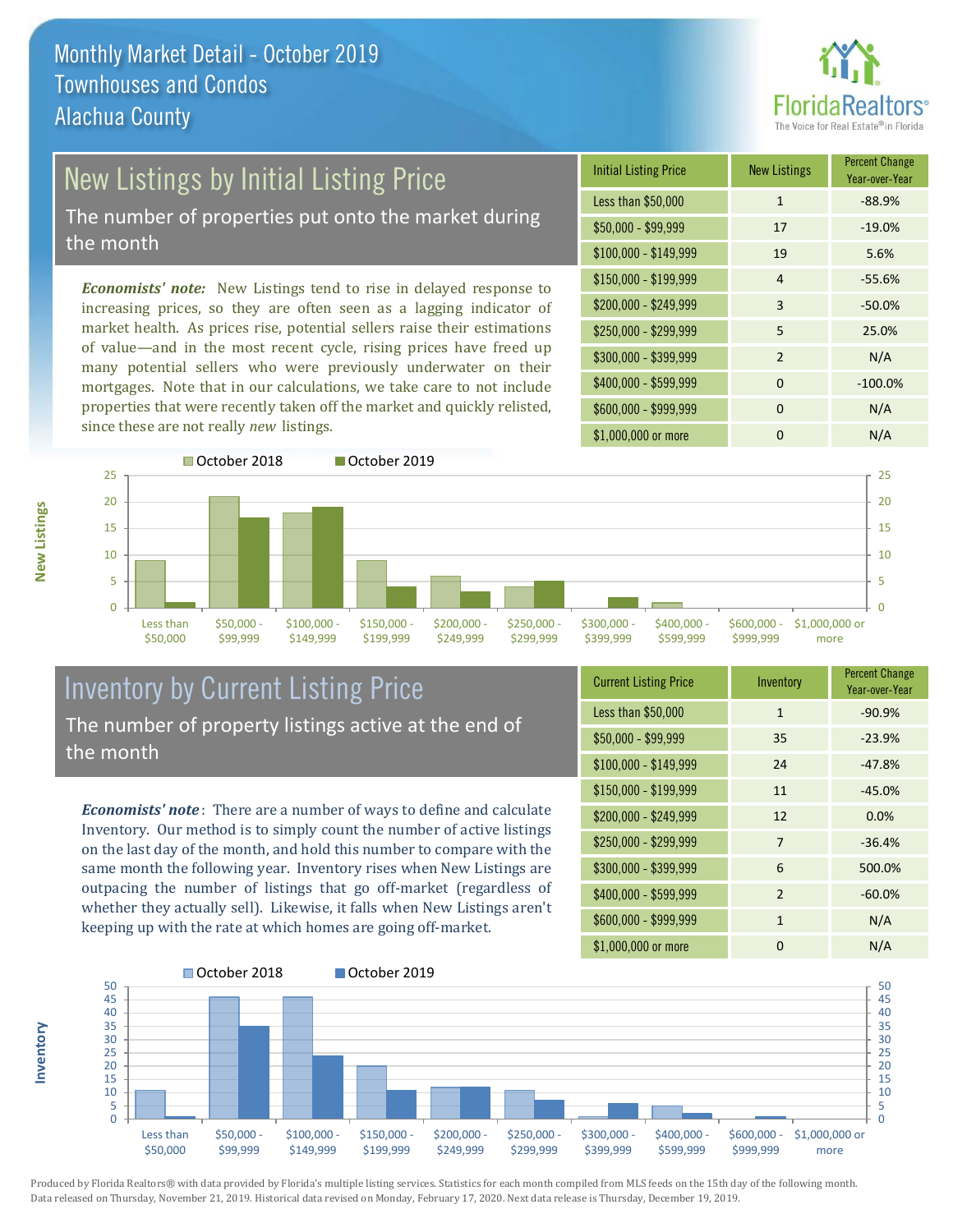#### Monthly Distressed Market - October 2019 Alachua County Townhouses and Condos



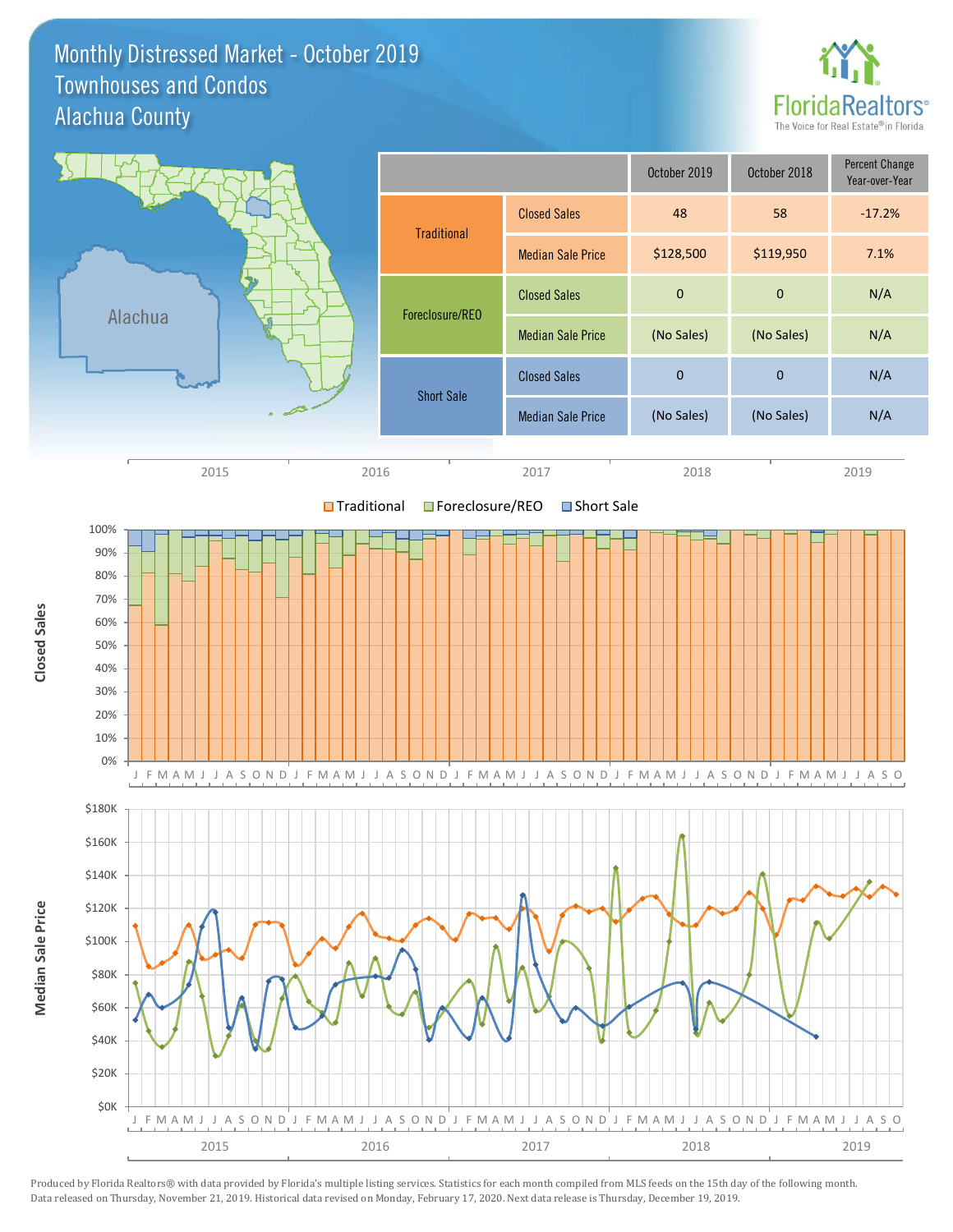Monthly Market Detail - October 2019 Alachua County Manufactured Homes





**Closed Sales**

**Closed Sales** 

| <b>Summary Statistics</b>                                       | October 2019  | October 2018 | <b>Percent Change</b><br>Year-over-Year |
|-----------------------------------------------------------------|---------------|--------------|-----------------------------------------|
| <b>Closed Sales</b>                                             | 10            | 8            | 25.0%                                   |
| Paid in Cash                                                    | 6             | 3            | 100.0%                                  |
| <b>Median Sale Price</b>                                        | \$115,000     | \$123,450    | $-6.8%$                                 |
| Average Sale Price                                              | \$119,070     | \$120,175    | $-0.9%$                                 |
| Dollar Volume                                                   | \$1.2 Million | \$961,400    | 23.9%                                   |
| <b>Median Percent of Original</b><br><b>List Price Received</b> | 88.5%         | 93.7%        | $-5.5%$                                 |
| <b>Median Time to Contract</b>                                  | 48 Days       | 25 Days      | 92.0%                                   |
| <b>Median Time to Sale</b>                                      | 68 Days       | 81 Days      | $-16.0%$                                |
| <b>New Pending Sales</b>                                        | 10            | 14           | $-28.6%$                                |
| <b>New Listings</b>                                             | 13            | 22           | $-40.9%$                                |
| Pending Inventory                                               | 20            | 25           | $-20.0%$                                |
| Inventory (Active Listings)                                     | 52            | 50           | 4.0%                                    |
| Months Supply of Inventory                                      | 4.7           | 5.6          | $-16.1%$                                |

| <b>Closed Sales</b>                                                                                                                                                                                                                                                                       | <b>Month</b>                                                                  | <b>Closed Sales</b>       | <b>Percent Change</b><br>Year-over-Year         |
|-------------------------------------------------------------------------------------------------------------------------------------------------------------------------------------------------------------------------------------------------------------------------------------------|-------------------------------------------------------------------------------|---------------------------|-------------------------------------------------|
| The number of sales transactions which closed during<br>the month                                                                                                                                                                                                                         | Year-to-Date<br>October 2019<br>September 2019<br>August 2019                 | 114<br>10<br>16<br>11     | 29.5%<br>25.0%<br>220.0%<br>$-15.4%$            |
| <b>Economists' note:</b> Closed Sales are one of the simplest—yet most<br>important—indicators for the residential real estate market. When<br>comparing Closed Sales across markets of different sizes, we<br>recommend comparing the percent changes in sales rather than the           | <b>July 2019</b><br>June 2019<br>May 2019<br>April 2019                       | 9<br>13<br>10<br>14       | $-18.2%$<br>8.3%<br>$-28.6%$<br>100.0%          |
| number of sales. Closed Sales (and many other market metrics) are<br>affected by seasonal cycles, so actual trends are more accurately<br>represented by year-over-year changes (i.e. comparing a month's sales<br>to the amount of sales in the same month in the previous year), rather | March 2019<br>February 2019<br>January 2019<br>December 2018<br>November 2018 | 11<br>10<br>10<br>10<br>9 | 10.0%<br>400.0%<br>66.7%<br>$0.0\%$<br>$-10.0%$ |
| than changes from one month to the next.                                                                                                                                                                                                                                                  | October 2018                                                                  | 8                         | $-27.3%$                                        |

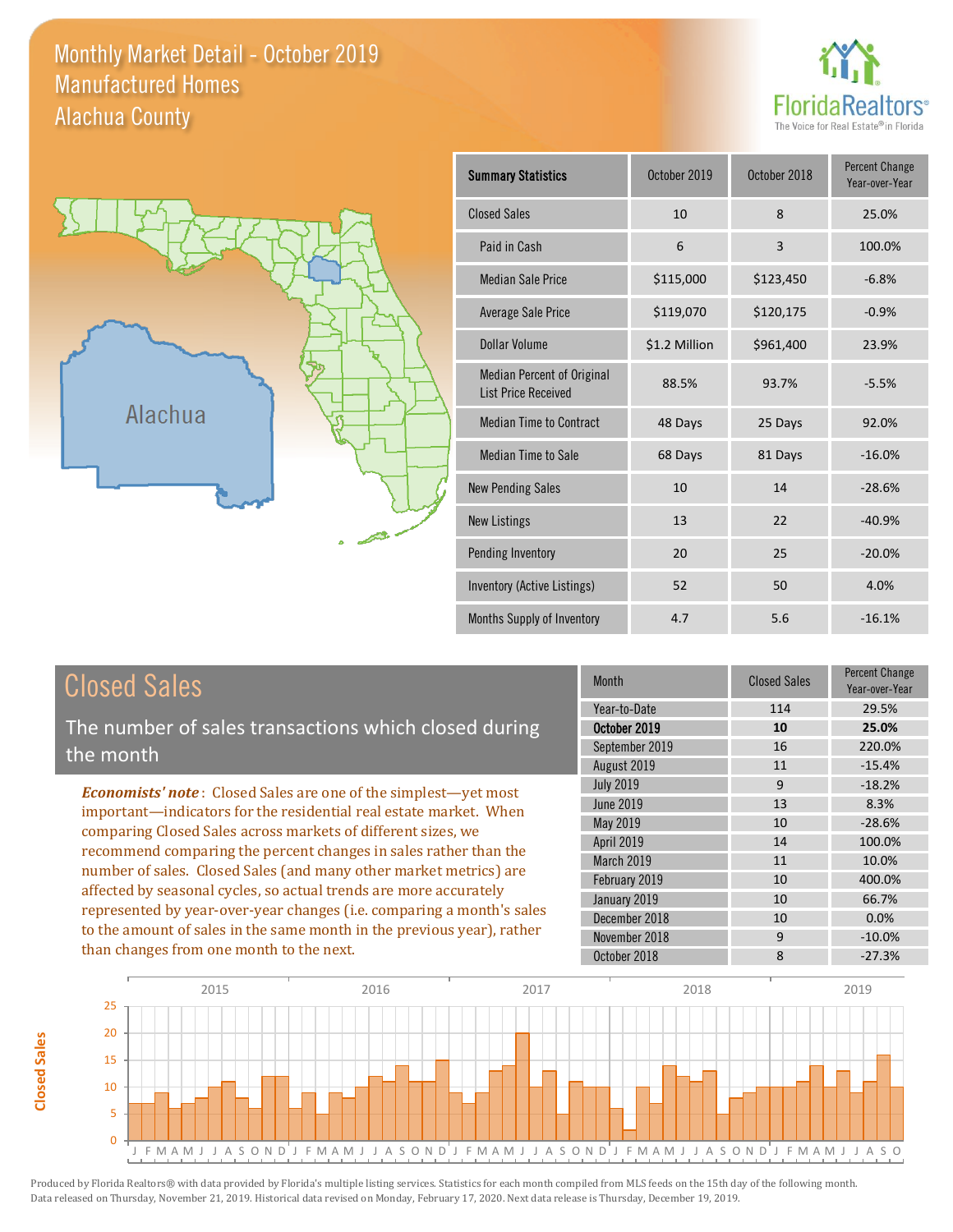

#### \$100,000 - \$149,999 3 50.0% Sale Price Closed Sales Percent Change Year-over-Year Less than \$50,000 1 1 -50.0% \$50,000 - \$99,999 3 200.0% \$150,000 - \$199,999 3 50.0% \$200,000 - \$249,999 0 -100.0%  $$400,000 - $599,999$  0 N/A \$600,000 - \$999,999 0 0 N/A *Economists' note:* Closed Sales are one of the simplest—yet most important—indicators for the residential real estate market. When comparing Closed Sales across markets of different sizes, we recommend comparing the percent changes in sales rather than the number of sales. Closed Sales (and many other market metrics) are affected by seasonal cycles, so actual trends are more accurately represented by year-over-year changes (i.e. comparing a month's sales to the amount of sales in the same month in the previous year), rather than changes from one month to the next. \$1,000,000 or more 0 0 N/A \$250,000 - \$299,999 0 0 N/A \$300,000 - \$399,999 0 0 N/A Closed Sales by Sale Price The number of sales transactions which closed during the month



## Median Time to Contract by Sale Price The median number of days between the listing date and contract date for all Closed Sales during the month

*Economists' note* : Like Time to Sale, Time to Contract is a measure of the length of the home selling process calculated for sales which closed during the month. The difference is that Time to Contract measures the number of days between the initial listing of a property and the signing of the contract which eventually led to the closing of the sale. When the gap between Median Time to Contract and Median Time to Sale grows, it is usually a sign of longer closing times and/or declining numbers of cash sales.

| <b>Sale Price</b>     | Median Time to<br>Contract | <b>Percent Change</b><br>Year-over-Year |
|-----------------------|----------------------------|-----------------------------------------|
| Less than \$50,000    | 252 Days                   | 2000.0%                                 |
| $$50,000 - $99,999$   | 14 Days                    | $-89.2%$                                |
| $$100,000 - $149,999$ | 70 Days                    | 12.9%                                   |
| $$150,000 - $199,999$ | 25 Days                    | $-55.4%$                                |
| \$200,000 - \$249,999 | (No Sales)                 | N/A                                     |
| \$250,000 - \$299,999 | (No Sales)                 | N/A                                     |
| \$300,000 - \$399,999 | (No Sales)                 | N/A                                     |
| \$400,000 - \$599,999 | (No Sales)                 | N/A                                     |
| \$600,000 - \$999,999 | (No Sales)                 | N/A                                     |
| \$1,000,000 or more   | (No Sales)                 | N/A                                     |



Produced by Florida Realtors® with data provided by Florida's multiple listing services. Statistics for each month compiled from MLS feeds on the 15th day of the following month. Data released on Thursday, November 21, 2019. Historical data revised on Monday, February 17, 2020. Next data release is Thursday, December 19, 2019.

**Median Time to Contract**

**Median Time to Contract**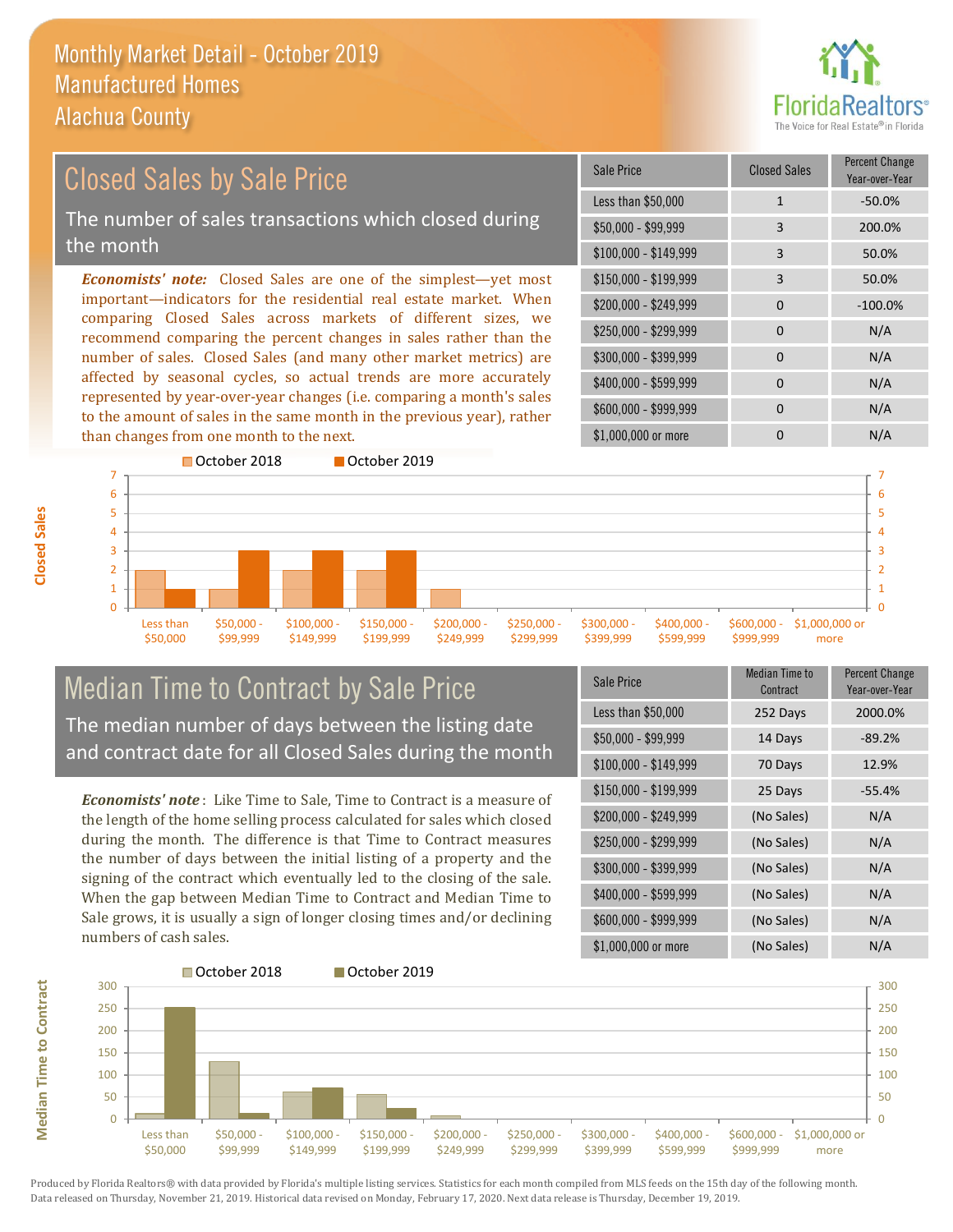

### New Listings by Initial Listing Price The number of properties put onto the market during the month

*Economists' note:* New Listings tend to rise in delayed response to increasing prices, so they are often seen as a lagging indicator of market health. As prices rise, potential sellers raise their estimations of value—and in the most recent cycle, rising prices have freed up many potential sellers who were previously underwater on their mortgages. Note that in our calculations, we take care to not include properties that were recently taken off the market and quickly relisted, since these are not really *new* listings.

| <b>Initial Listing Price</b> | <b>New Listings</b> | <b>Percent Change</b><br>Year-over-Year |
|------------------------------|---------------------|-----------------------------------------|
| Less than \$50,000           | 0                   | $-100.0%$                               |
| \$50,000 - \$99,999          | 4                   | $-33.3%$                                |
| $$100,000 - $149,999$        | 4                   | $-42.9%$                                |
| $$150,000 - $199,999$        | $\overline{2}$      | $-50.0%$                                |
| \$200,000 - \$249,999        | $\mathfrak{p}$      | 100.0%                                  |
| \$250,000 - \$299,999        | 0                   | $-100.0%$                               |
| \$300,000 - \$399,999        | $\Omega$            | N/A                                     |
| \$400,000 - \$599,999        | $\Omega$            | N/A                                     |
| \$600,000 - \$999,999        | 1                   | N/A                                     |
| \$1,000,000 or more          | n                   | N/A                                     |



## Inventory by Current Listing Price The number of property listings active at the end of the month

*Economists' note* : There are a number of ways to define and calculate Inventory. Our method is to simply count the number of active listings on the last day of the month, and hold this number to compare with the same month the following year. Inventory rises when New Listings are outpacing the number of listings that go off-market (regardless of whether they actually sell). Likewise, it falls when New Listings aren't keeping up with the rate at which homes are going off-market.

| <b>Current Listing Price</b> | Inventory    | Percent Change<br>Year-over-Year |
|------------------------------|--------------|----------------------------------|
| Less than \$50,000           | 8            | 100.0%                           |
| $$50,000 - $99,999$          | 7            | $-66.7%$                         |
| $$100,000 - $149,999$        | 12           | 0.0%                             |
| \$150,000 - \$199,999        | 10           | 25.0%                            |
| \$200,000 - \$249,999        | 7            | 250.0%                           |
| \$250,000 - \$299,999        | 3            | 50.0%                            |
| \$300,000 - \$399,999        | $\Omega$     | $-100.0%$                        |
| \$400,000 - \$599,999        | 4            | N/A                              |
| \$600,000 - \$999,999        | $\mathbf{1}$ | N/A                              |
| \$1,000,000 or more          | ŋ            | N/A                              |



Produced by Florida Realtors® with data provided by Florida's multiple listing services. Statistics for each month compiled from MLS feeds on the 15th day of the following month. Data released on Thursday, November 21, 2019. Historical data revised on Monday, February 17, 2020. Next data release is Thursday, December 19, 2019.

**Inventory**